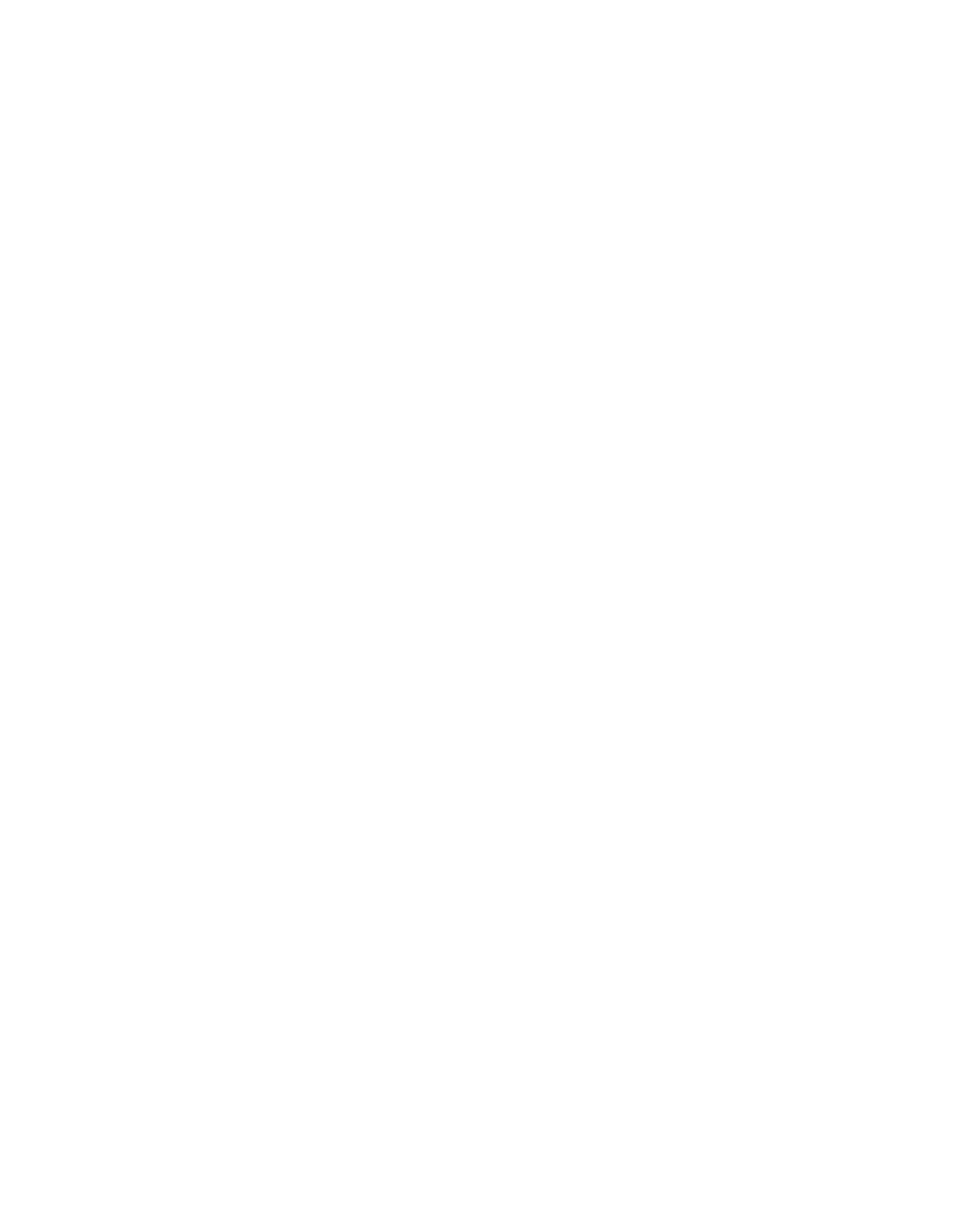### **SPECIFICATIONS**

#### **Model FPS-10BB with FloPlus 10BB Cartridge**

Pressure Range: 30–100 psi (2.1–6.9 bar) FPS-10BB Flow Rate: 10 gpm (37.9 Lpm) Temperature Range: 40–100°F (4.4–37.7°C))

#### **Model FPS-20BB with FloPlus 20BB Cartridge**

Pressure Range: 30–90 psi (2.1–6.1 bar) FPS-20BB Flow Rate: 25 gpm (94.6 Lpm) Temperature Range: 40–100°F (4.4–37.7°C)

#### **System Includes**

- Housing
- FloPlus 10BB or FloPlus 20BB cartridge
- Mounting bracket
- Housing wrench

### **PRECAUTIONS**

- **WARNING: Do not use with water that is microbiologically unsafe or of unknown quality without adequate disinfection before or after the system. Systems certified for cyst reduction may be used on disinfected waters that may contain filterable cysts.**
- **CAUTION: Filter must be protected against freezing, which can cause cracking of the filter and water leakage.**
- **CAUTION: The rubber o-ring provides the water-tight seal between the cap and the bottom of the housing. It is important that the o-ring be properly seated in the groove below the threads of the housing or a water leak could occur.**
- **CAUTION: Because of the product's limited service life and to prevent costly repairs or possible water damage, we strongly recommend that the bottom of all plastic housings be replaced every five years for clear and ten years for opaque. If the bottom of your housing has been in use for longer than this period, it should be replaced immediately. Date the bottom of any new or replacement housing to indicate the next recommended replacement date.**
- **CAUTION: Clear housings may crack or craze in time causing failure and leakage if exposed to organic solvents such as those found in aerosol sprays for cleaning products and insecticides.**

### **Materials Required (not supplied)**

- Depend on location and type of pipe
- Galvanized fittings must be used on galvanized pipe

#### **Tools Required**

- 
- Pencil Screwdriver
- 2 adjustable wrenches Pipe cutter or hacksaw
- File

#### **NOTE:**

- For cold water use only.
- Do not install where system will be exposed to direct sunlight.
- Make certain that installation complies with all state and local laws and regulations.
- The contaminants or other substances removed or reduced by the selected cartridge are not necessarily in your water. Ask your local water municipality for a copy of their water analysis, or have your water tested by a reputable water testing lab.
- After prolonged periods of non-use (such as during a vacation) it is recommended that the system be flushed thoroughly. Let water run for 5–6 minutes before using.
- The filter cartridges used with this system have a limited service life. Changes in taste, odor, and/or flow of the water being filtered indicate that the cartridge should be replaced.
- Some harmless bacteria may attack cellulose media cartridges. If your cartridge seems to disintegrate or develops musty or moldy odor, switch to a synthetic media cartridge or consult the manufacturer.
- Please read all instructions, specifications, and precautions before installing and using this filter.
- Spent adsorption media will not be regenerated and used.
- If adsorption media is affected by chlorine, influent will need to be treated to remove chlorine.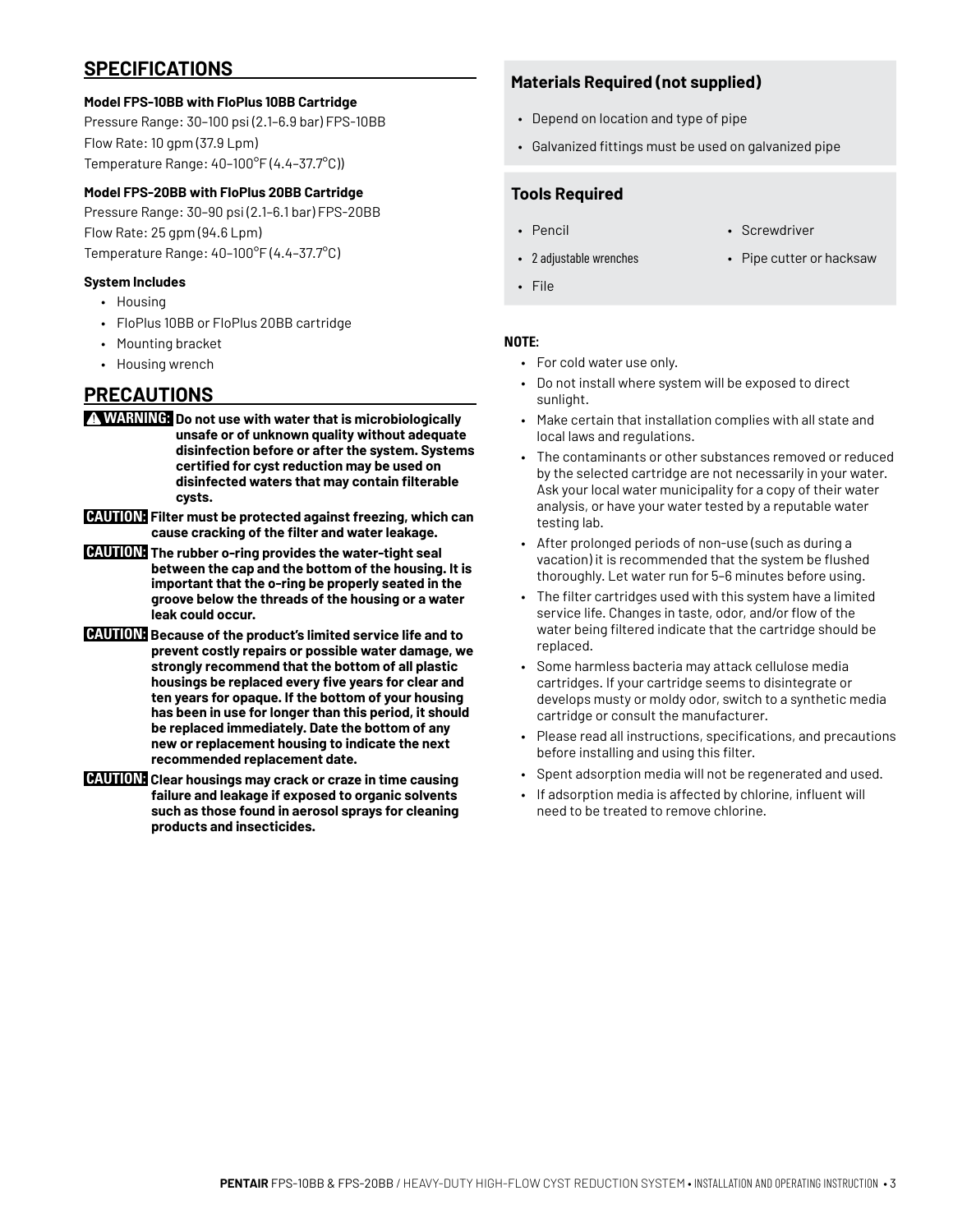# **INSTALLATION**

#### **NOTE:**

- For installation on galvanized, copper or plastic pipe. Style of fittings may vary from those shown, depending on type and size of pipe.
- Use only plumber tape for fitting housing connections.
- Install filter cartridge in filter housing according to the filter cartridge replacement instructions (below) before proceeding with installation.
- Install filter after water meter or pressure tank.
- Numbered diagrams correspond with numbered steps.
- 1. Turn off cold water supply **(A)** and open nearest faucet **(B)** to release pressure in pipes before starting installation.
- 2. Assemble all fittings. Start adapters into cap by hand. Use a wrench to tighten firmly. **Do not over-tighten**.
- 3. Measure length **(C)** across assembled fittings and subtract 1-inch if you are installing on 3/4-inch pipe, or 1½-inch if you are installing on 1-inch pipe. Mark section of main line pipe to be removed.

Using a pipe cutter or hacksaw, cut pipe and remove marked section **(C)** and thread ends of the remaining pipe. Wrap threads with plumber tape.

Align filter assembly with ends of pipe, making certain cap opening marked "IN" is facing your incoming water supply. It will be necessary to spread ends of pipe apart to install filter assembly. Using two adjustable wrenches, hold inlet adapter securely with one wrench and tighten with second wrench. Repeat process for outlet adapter.

#### **CAUTION: If water pipes are used to ground electrical systems, appliances or phones, be certain to install a jumper wire.**

- 4. Attach bracket to cap with screws. Attach bracket with cap to wall.
- **NOTE: The top of the bracket should be no less than 24-inches off the floor (10 inch system) or 34-inches off the floor (20-inch system) allowing a 5-inch clearance below housing to enable filter cartridge changes.**

# **FILTER CARTRIDGE REPLACEMENT**

- A. **(1)** Turn off water supply to filter. **(2)** Depress red pressure-relief button to release trapped air.
- B. Place a bucket or container under bottom of housing.
- C. Remove bottom of housing by turning clockwise.
- **NOTE: If turning off water supply to the filter will also turn off water to the rest of the home, be sure to fill a bucket of water first to allow you to clean housing after it has been removed.**
- D. Locate and remove large o-ring **(3)**, wipe clean of lubricant and set aside.

Discard used cartridge **(4)**. Rinse out bottom of housing and fill 1/3 full with water. Add 2 tablespoons of bleach and scrub cap and bottom of housing with nonabrasive sponge or cloth. Rinse thoroughly.

Lubricate o-ring **(3)** with clean silicone grease. Insert o-ring back into groove and smooth into place with finger.

#### **NOTE: This step is important to ensure proper housing seal. Make sure o-ring is seated level in the groove.**

Insert new cartridge **(3)** over standpipe in bottom of housing.

E. **(5)** Screw bottom of housing onto the cap and hand-tighten. **Do not over-tighten**. Make certain cap standpipe slips into cartridge.

**(6)** Turn on water supply slowly to allow filter to fill with water. **(7)** Depress red pressure-relief button (if present) to release trapped air. Flush cartridge for 5 minutes before use. Check for leaks before leaving installation.







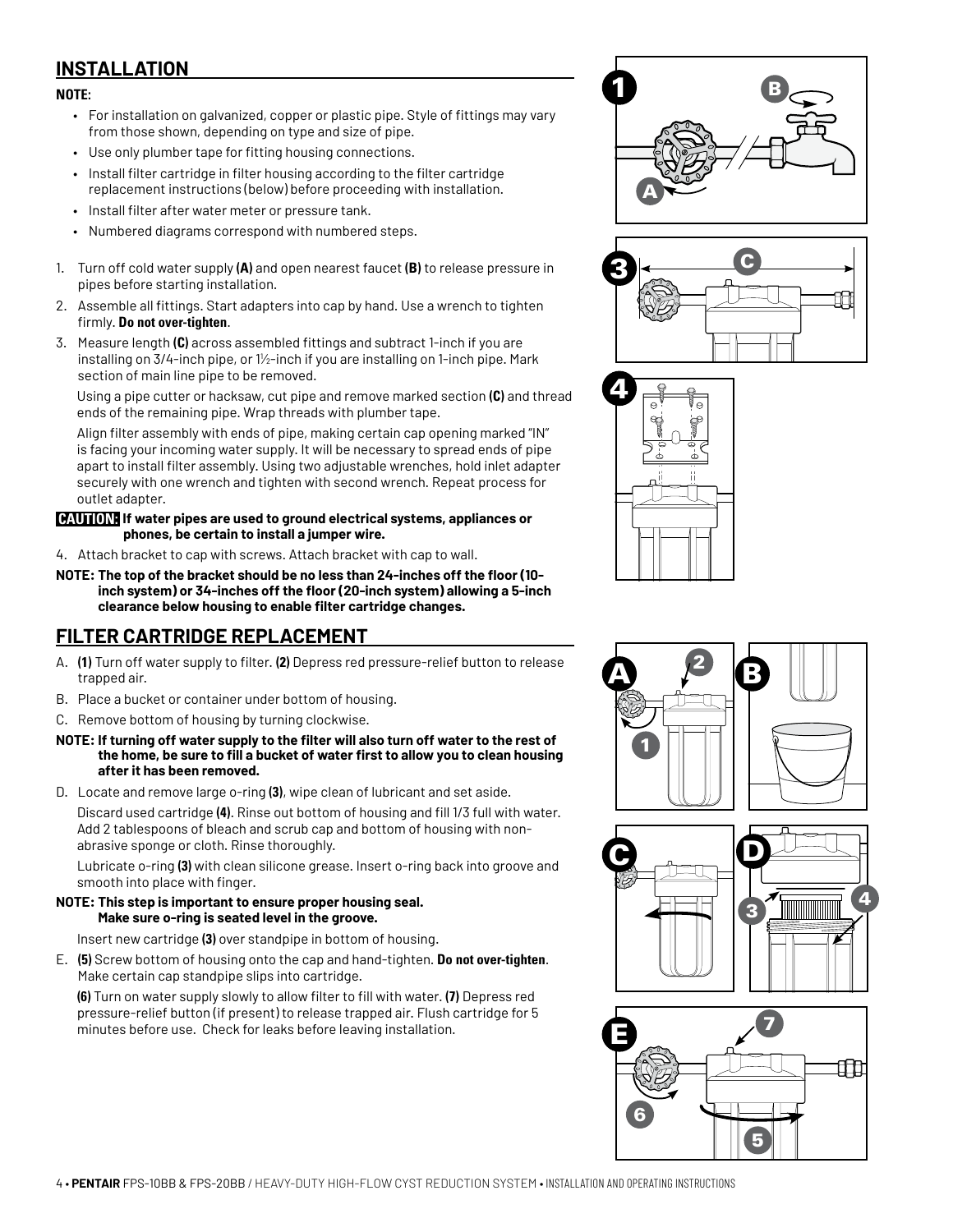## **TROUBLESHOOTING**

#### **Leaks…**

#### **… between cap and bottom of filter housing:**

- 1. Turn off water supply and open a faucet closest to the system to release trapped air. Remove bottom of housing.
- 2. Clean o-ring and o-ring groove (located directly beneath threads of housing). Lubricate o-ring with clean silicone grease and replace securely into groove. Screw bottom of housing onto cap and hand-tighten. **Do not over-tighten.**

#### **… on inlet/outlet connections:**

- 1. Turn off water supply. For brass fittings, tighten nut snugly about half of a turn with a wrench.
- 2. Turn on water supply. If leaks persist, or if there are other leaks on the system, turn off water supply. Call Pentair Technical Support at 800.279.9404.

### **MAINTENANCE**

Filter must be maintained according to manufacturer's instructions, including replacement of the filter cartridge. Contact your nearest Pentair water filter dealer for replacement cartridge pricing, or call 800.279.9404.

### **PERFORMANCE DATA**

**Important Notice:** Read this performance data and compare the capabilities of the system with your actual water treatment requirements. It is recommended that the supply water be tested, before installing a water treatment system, to determine your water treatment needs.

#### **NOTE: The contaminants or other substances removed or reduced by this system are not necessarily in you water.**

This system has been tested according to NSF/ANSI 53 for the reduction of the substances listed below. The concentration of the indicated substances in water entering the system was reduced to a concentration less than or equal to the permissible limit for water exiting the system, as specified in NSF/ANSI 53.

Testing was performed under standard laboratory conditions; actual performance may vary.

#### **Model FPS-10BB with FloPlus 10BB Cartridge**

| Substance                           | Influent<br>Challenge<br>Concentration | Max Permissible<br><b>Product Water</b><br>Concentration | Reduction<br>Requirements | Average<br>Reduction |
|-------------------------------------|----------------------------------------|----------------------------------------------------------|---------------------------|----------------------|
| <b>Standard 53 - Health Effects</b> |                                        |                                                          |                           |                      |
| $C \vee sts^*$                      | Minimum 50,000/L<br>Microspheres/L     | n/a                                                      | $>99.95\%$                | $>99.99\%$           |

\*NSF/ANSI Standard 53 certified to reduce cysts such as *Cryptosporidium* and *Giardia* by mechanical means.

| <b>Test Conditions:</b>                                                         | Operating Requirements for FPS-10 System:                |
|---------------------------------------------------------------------------------|----------------------------------------------------------|
| Flow Rate = $10$ gpm (37.8 Lpm)                                                 | Pressure = $30-100$ psi (2.1-6.8 bar)                    |
| Inlet Pressure = $60$ psi (4.1 bar)                                             | Temperature = $40-100^{\circ}$ F (4.4-37.8 $^{\circ}$ C) |
| $pH = 7.5 \pm 0.5$                                                              | Turbidity = 5 NTU Max.                                   |
| Temperature = $68^{\circ}$ F ±5F $^{\circ}$ (20 $^{\circ}$ C ±2.5C $^{\circ}$ ) |                                                          |

#### **Model FPS-20BB with FloPlus 20BB Cartridge**

| Substance<br><b>Health Effects</b> | Influent<br>Challenge<br>Concentration | Max Permissible<br><b>Product Water</b><br>Concentration | Reduction<br>Requirements | Average<br>Reduction |
|------------------------------------|----------------------------------------|----------------------------------------------------------|---------------------------|----------------------|
| $C \vee s \circ^*$                 | Minimum 50,000/L<br>Microspheres/L     | n/a                                                      | $>99.95\%$                | $>99.99\%$           |

\*NSF/ANSI Standard 53 certified to reduce cysts such as *Cryptosporidium* and *Giardia* by mechanical means.

| <b>Test Conditions:</b>                                                         | Operating Requirements for FPS-20 System:                |
|---------------------------------------------------------------------------------|----------------------------------------------------------|
| Flow Rate = $25$ gpm (94.6 Lpm)                                                 | Pressure = $30-90$ psi (2.1-6.1 bar)                     |
| Inlet Pressure = $60$ psi (4.1 bar)                                             | Temperature = $40-100^{\circ}$ F (4.4-37.8 $^{\circ}$ C) |
| $pH = 7.5 \pm 0.5$                                                              | Turbidity = 5 NTU Max.                                   |
| Temperature = $68^{\circ}$ F ±5F $^{\circ}$ (20 $^{\circ}$ C ±2.5C $^{\circ}$ ) |                                                          |

**WARNING: Do not use with water that is microbiologically unsafe or of unknown quality without adequate disinfection before or after the system. Systems certified for cyst reduction may be used on disinfected waters that may contain filterable cysts.**

**NOTE: The system must be maintained according to manufacturer's recommendations, including replacement of filter cartridges.**



The FPS-10BB and FPS-20BB are Tested and Certified by NSF International against NSF/ANSI Standard 53 and CSA B483.1 for the reduction of claims specified on the performance data sheet.

EPA Est. 090375-MEX-001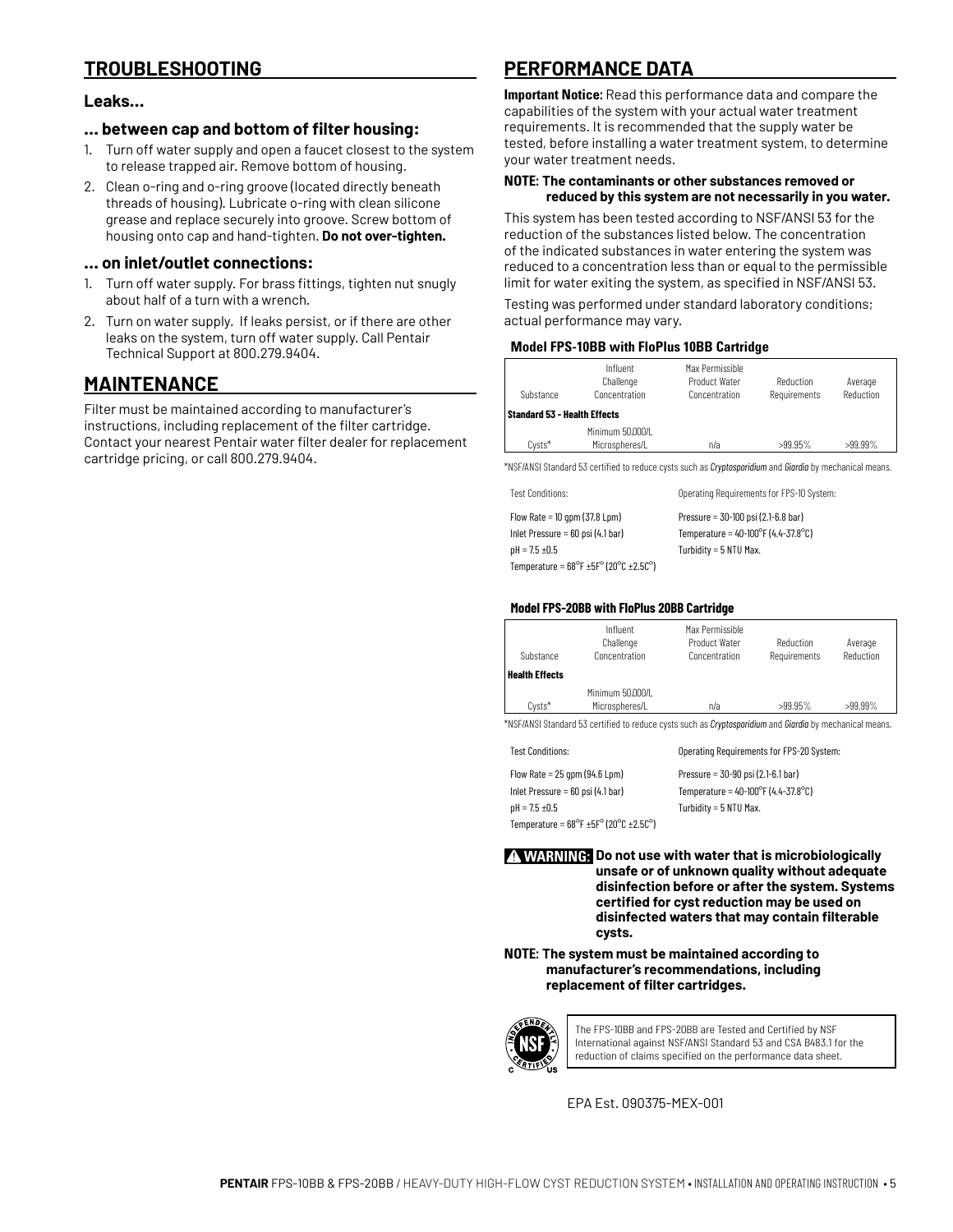## **REPLACEMENT PARTS**

| 151039           | <b>Pressure Relief Button Kit</b>                                                  | 5  | 152309<br>144368       | Housing Wrench for 10-inch BB Housing<br>Housing Wrench for 20-inch BB Housing |
|------------------|------------------------------------------------------------------------------------|----|------------------------|--------------------------------------------------------------------------------|
| 154166           | Black Cap, 1-inch I/O for FPS-10BB                                                 | 6  | 244718                 | <b>Mounting Bracket</b>                                                        |
| 152032           | 0-ring, Cap                                                                        | -7 | 455906-43<br>455905-43 | FloPlus 20BB Cartridge<br>FloPlus 10BB Cartridge                               |
| 153098<br>153097 | 10-inch Blue Housing for FPS-10BB<br>20-inch Blue Housing for FPS-20BB (not shown) |    |                        |                                                                                |

For replacement parts, contact your nearest Pentair water filter dealer or call **800.279.9404.**